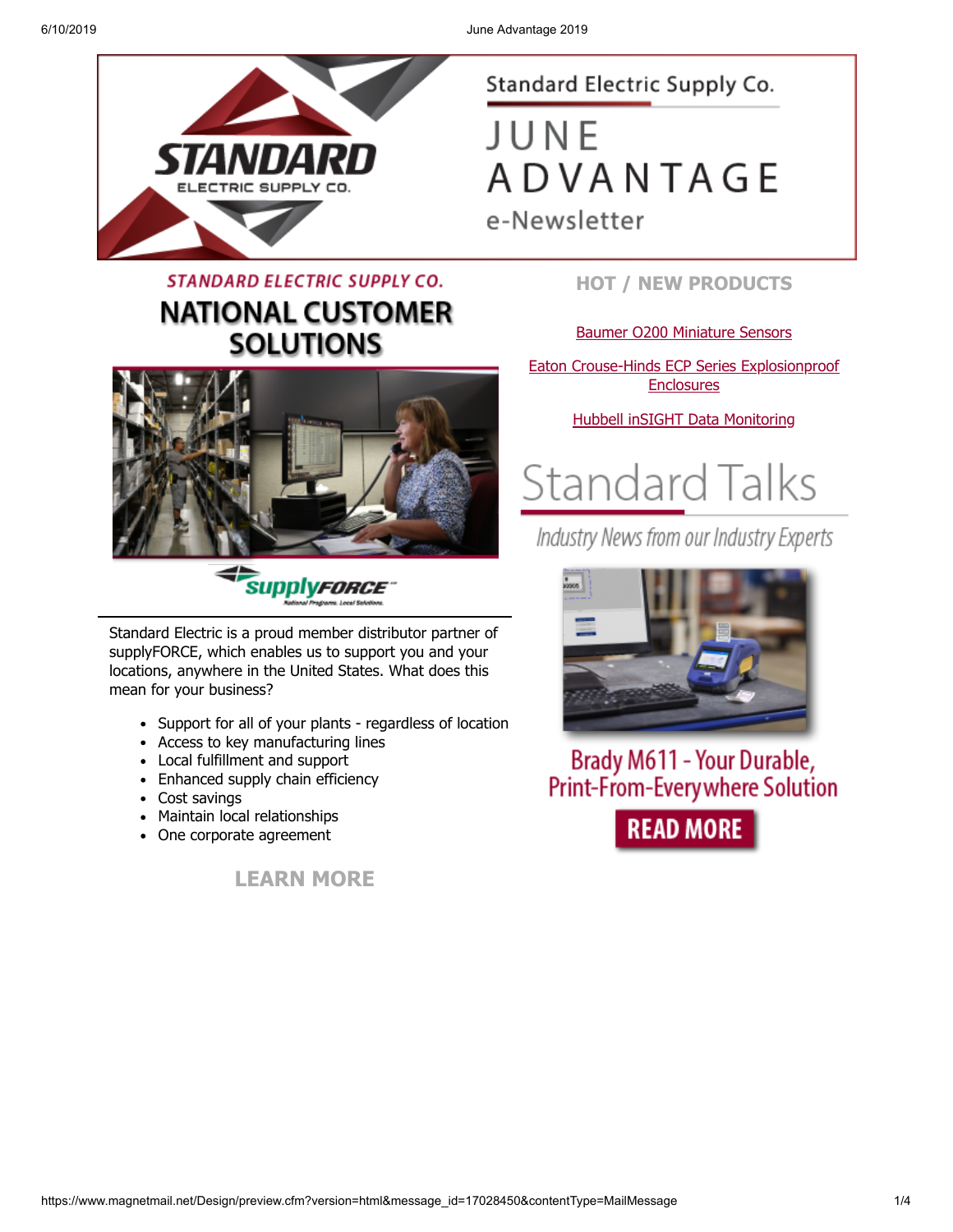6/10/2019 June Advantage 2019

100 Years of Setting the Standard

From the musical and civil rights revolutions, to landing on the moon, these were all pivitel moments of the 1960s that brought about a time of change in the nation. The 1960s were also a time of change for Standard Electric. Product lines expanded into the more industrial focused items as the Milwaukee industrial base began to change.

## **ABB CABLE TRAY** Cable management solutions for industrial facilites





ABB cable tray is a cost-effective solution compared to a conduit wiring system, with possible savings up to 60% (including conductor, material, and installation labor costs). The system's reliability, adaptability, ease of maintenance, and inherent safety features results in many other types of cost savings including:

- Lower engineering and maintenance costs
- Less need to reconfigure system as needs change
- Less down time for electrical and data handling systems
- Fewer environmental problems resulting from loss of power to essential equipment



#### **LUTZE INDUSTRIAL ETHERNET CABLES** For Automation and IIoT Applications





Data collection and analytics have become increasingly important in modern manufacturing. With a wide a variety of cables, connectors and connectivity solutions, LUTZE is a complete solutions provider for industrial Ethernet applications.

Options available for:

- Static, continuous flexing and torsion applications
- 600V AWM
- UL Type PLTC
- UL Type CMG, CMX (Outdoor) with sunlight resistance, CMR

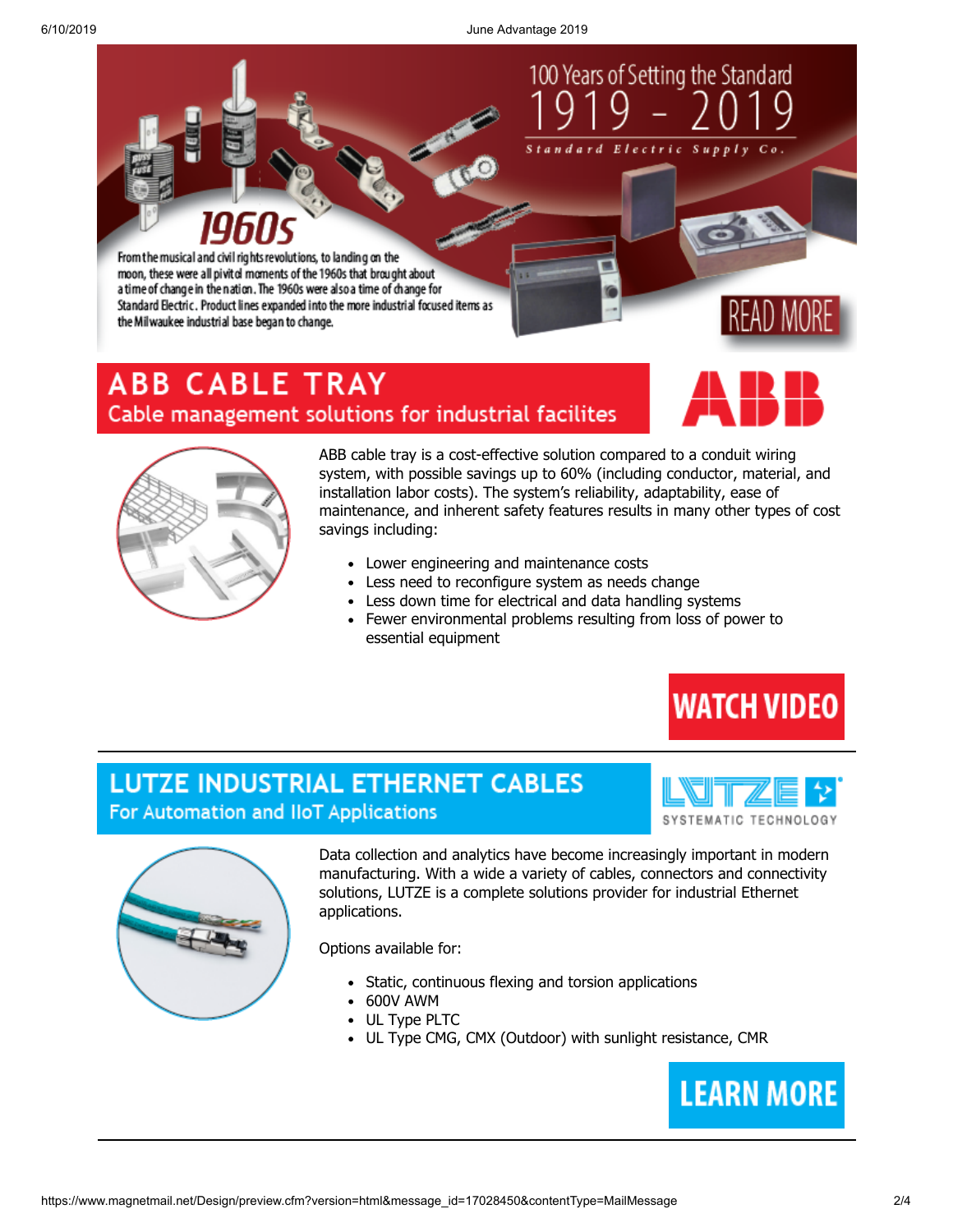### **ALTIVAR™ MACHINE ATV320** The New Benchmark in Machine Performance





Altivar 320, part of the Altivar<sup>TM</sup> Machine range, is a powerful combination of safety, reliability, and simplicity which makes it a versatile choice that reduces costs both during installation as well as throughout the machine's life cycle.

Features include:

- Unprecedented Flexibility
- Improved Machine Performance
- Extended Machine Availability
- Optimal Machine Safety

## **WATCH VIDEO**

#### **WAGO TOPJOB®S** Rail-Mount Terminal Blocks



The marking system and the multifunctional range of jumpers for the wellknown WAGO TOPJOB® S Rail-Mount Terminal Blocks can also be used for the new rail-mount terminal blocks with levers.

Advantages:

- Three actuation variants: lever, push-button, open tool slot
- Continuous marking possibilities
- Existing range of TOPJOB $\textcircled{B}$ S Jumpers for all three models
- Push-in termination of solid, stranded and ferruled conductors for all variants
- Test options for all variants

# **FREE SAMPLE**

## TruWAVE ACTIVE HARMONIC FILTER Flexible solution for harmonic mitigation



Hammond Power Solutions



HPS TruWAVE monitors the load current and very quickly responds to the power system distortion as it develops. A corrective current is injected to effectively cancel out the harmonics required from the upstream power source. The result is a harmonic load on the power system that is acceptable, with more balanced current and voltage waveforms.

Features and benefits:

- Actively reduces harmonic distortion
- Improves power factor resulting in decreased utility cost
- Parallel system installation to accommodate large scale applications
- 98% operation efficiency to lower operation costs and increase reliability